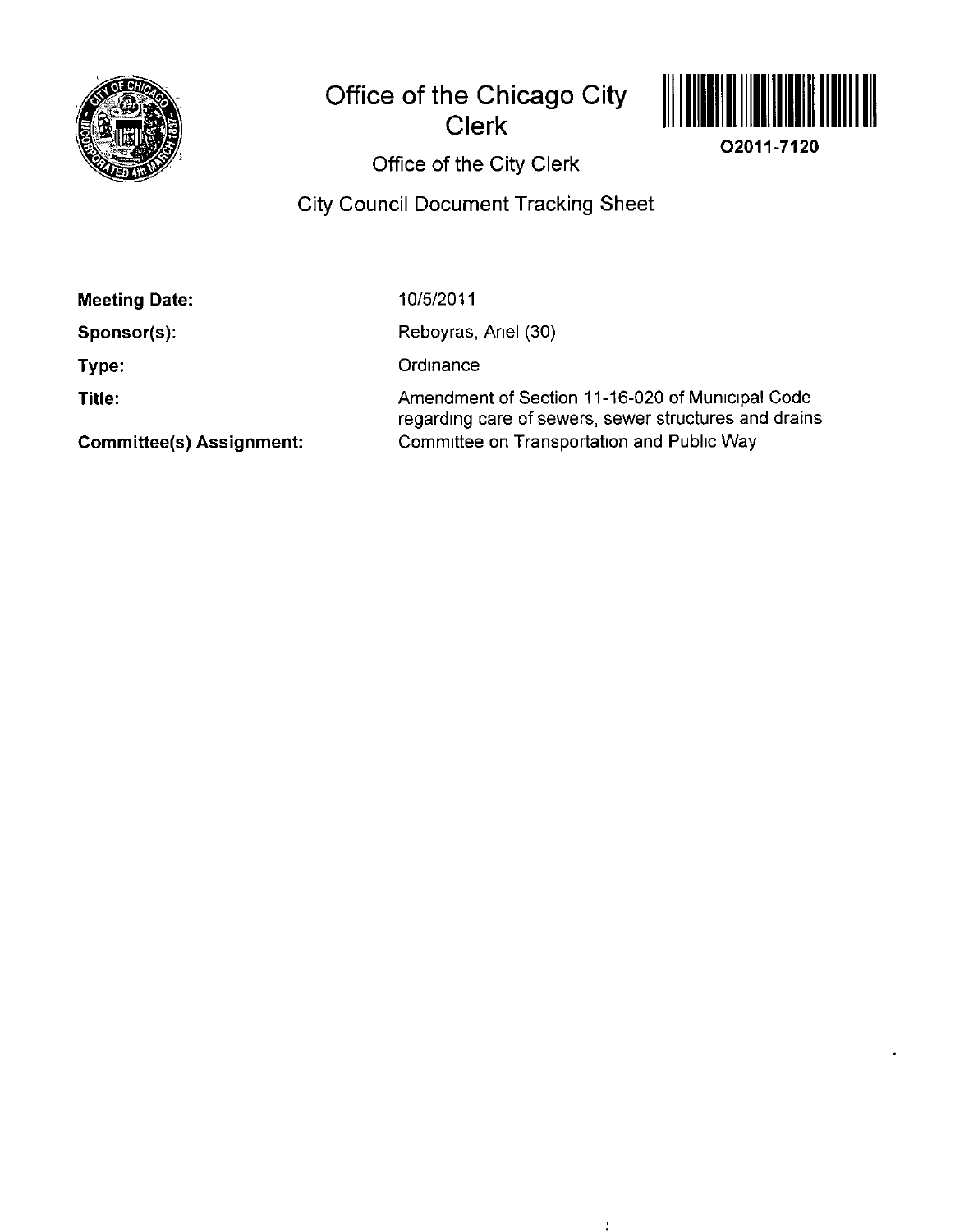r2

 $\ddot{\phantom{a}}$ 

## **ORDINANCE**

### **BE IT ORDAINED BY THE CITY COUNCIL OF THE CITY OF CHICAGO:**

SECTION 1. Section 11-16-020 of the Municipal Code of Chicago is hereby amended by inserting the underscored language as follows:

#### **11-16-020 Care of sewers, sewer structures and drains.**

All city-owned sewers, sewer structures and drains in any public way or public place in the city, or owned by the city but located outside the city limits, shall be the responsibility of the department and shall be maintained clean and free from obstruction. The commissioner shall cause repairs to be made as necessary to sewer structures, drains, receiving basins, culverts and any connected openings.

#### [omitted text is unaffected by this ordinance)

The property owner is responsible for sewer connections to new construction or substantially rehabilitated buildings. The property owner shall maintain clean and free from obstruction any private drain, house sewer or other sewer structure up to the point where it connects to the city-owned sewer. If a new private drain, house sewer or sewer structure is necessary to accommodate a reconstructed or substantially rehabilitated building on any property, the property owner shall, at his own expense, replace the private drain, house sewer or sewer structure up to the point where it connects to the city-owned sewer; provided, however, that in cases involving residential buildings of four or fewer units, or a mixed-use, owner-occupied building, with not more than one dwellina unit, it shall be the department's duty to make any necessary repairs to the private drain, house sewer or other sewer structure from the point where the private drain, house sewer or other sewer structure crosses the property line to the point where it connects to the city-owned sewer, unless the property owner intentionally or wantonly caused the damage necessitating the repair.

SECTION 2. This ordinance shall take effect and be in force hereinafter its passage and publication.

Ariel E. Reboyras Alderman, 30<sup>th</sup> Ward